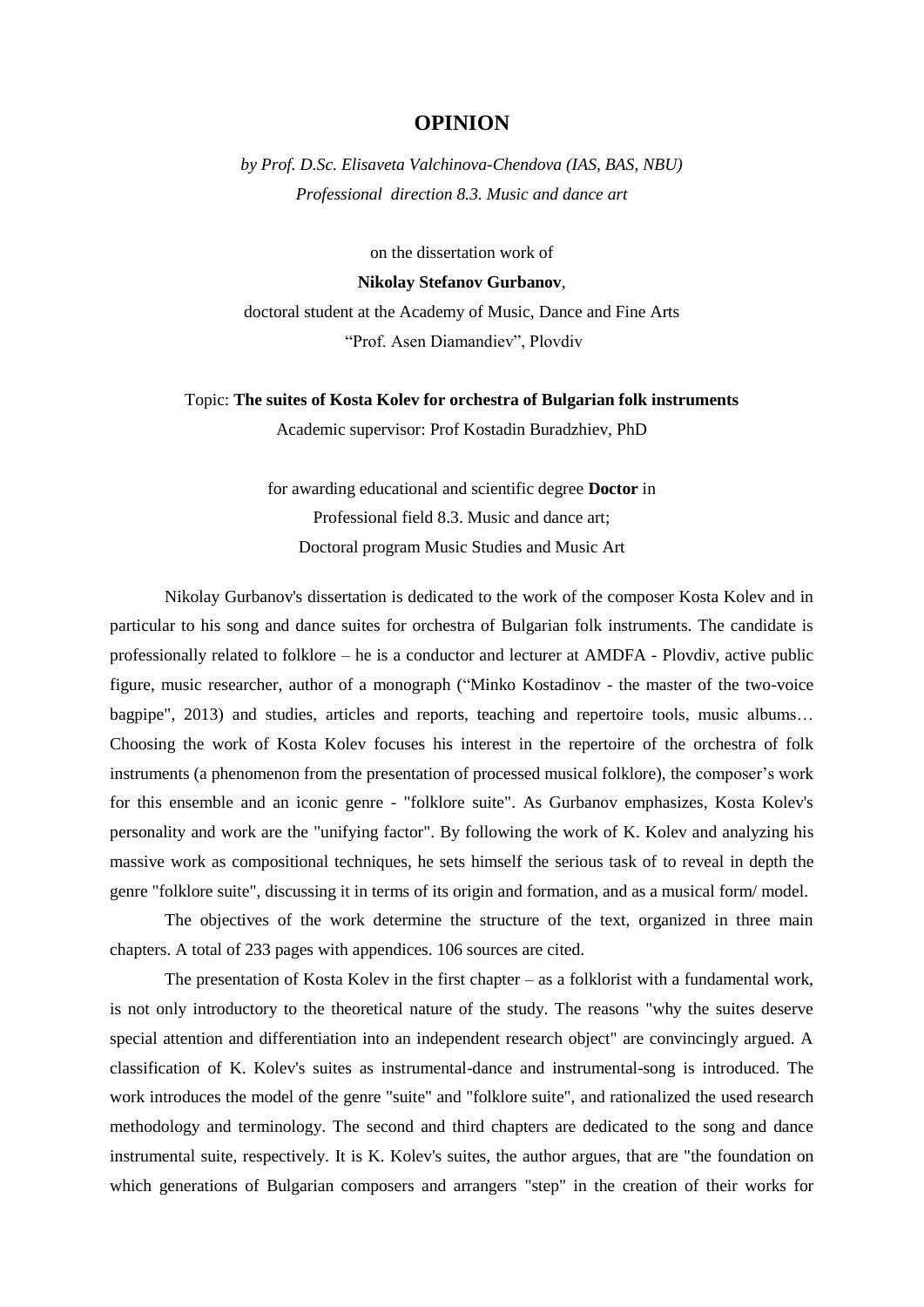orchestra of Bulgarian folk instruments… This genre allows the composer for a larger form of expression of his creative pursuits and dramaturgical views", by presenting almost all folklore areas and regions of the country.

The depth and precision of the analyses of the individual works are impressive, as well as the ability to present those compositional techniques that can be indicated as signs of the individual author's style, which has become a model in the genre of folklore suite.

My first acquaintance with the texts of Nikolay Gurbanov was in connection with an article proposed by him for the magazine "Bulgarian Musicology", which after a positive anonymous review was published in the thematic issue № 3 "Idea, concept, term", 2021, in section "Debuts". It is entitled *Questions of terminology in the study of music for an orchestra of Bulgarian folk instruments (based on examples from the orchestral suites of Kosta Kolev)*" and is part of his dissertation. This article, as well as the whole text, presents him as a very well-trained young researcher with extensive knowledge, in-depth and innovative analytical thinking.

I fully accept the contributions mentioned by Nikolay Gurbanov. Undoubtedly, this is the first time the contribution of Kosta Kolev, in all the main spheres of his work as composer, as well as in his collection, recording and popularization of the Bulgarian musical folklore, is traced, systematized and reasonably evaluated. K. Kolev's creative biography is part of the history of the orchestra of folk instruments in Bulgaria. During the analysis of the suites, the original songs and performers of the melodies were found with important clarifications.

Especially valuable is the created for the first time theoretical model of K. Kolev's compositional style in the music for orchestra of folk instruments. I am convinced that the author's own terminological model for analysis is applicable to the music for orchestra of folk instruments of the Bulgarian composers. Very suitable is also the used modern methodology, in which the analytical and hermeneutic method are integrated as a way to the research of composer's music on folklore material.

The last mentioned contribution is no less valuable. The conducted interviews with individuals who had in-depth professional relationships with Kosta Kolev, present important information about the overall process of creating and establishing these modern forms of existence of processed Bulgarian musical folklore.

To sum up, Nikola Gurbanov's dissertation can be a basis for future research both in terms of the latter contribution (№ 6) and in the application of a working methodology in the analysis of other creative objects.

The in-depth and systematic work on the text can be traced in the seriousness of the publications related to the dissertation. These are three reports from scientific conferences, published in collections of AMDFA - Plovdiv, a study in the electronic scientific journal "Musical Logos". I will also include the mentioned article in the magazine "Bulgarian Musicology" (referenced in ERIH +), which was published recently and not mentioned.